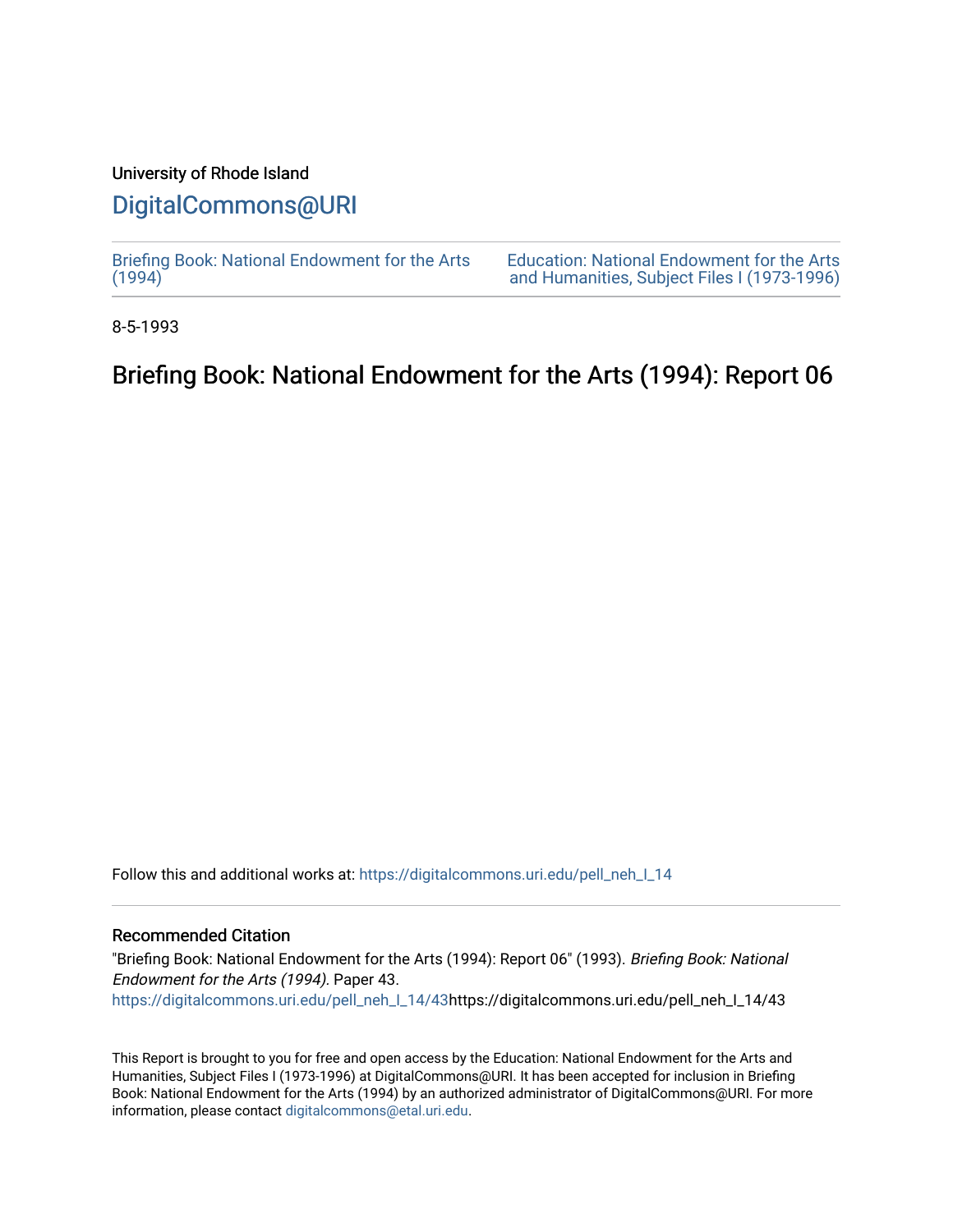#### **INDIVIDUAL CHOREOGRAPHERS**

Gregory Hines received a \$7,000 fellowship grant for tap choreography in 1990 in New York City.

In 1990, New Yorker, Charles Moulton received a \$16,000 fellowship grant for choreography. He has made works for the Geoffrey  $B$ ellet including the recent show "Billboards" using music by Prince.

Lula Washington is a lesser known choreographer from Inglewood, CA which is South Central Los Angeles. Her work was directly affected by the riots and she is very active in her community. She received a \$7 ,000 grant fellowship for choreography in 1990.

Laura Knott hails from Brookline, MA. She received a  $$7,000$  fellowship grant in 1991. She has a graduate degree in environmental art and performance from MIT.

**Sara Rudner is a choreographer who danced with the Twyla Tharp Company and** received a \$7,000 grant in 1992 in New York.

Savion Glover, tennage tap master, performs, choreographs and teaches in New York City and around the country. Ha received \$20,000 in 1993. He was a featured performer with Gregory Hines in Jelly's Last Jam.

Jose Gregg is the famous flamenco dancer who lives in Lancaster, PA. He received a \$20,000 fellowship in 1993.

Jimmy Slyde is a distincitve tap dancer in his late  $\partial G$ 's who received a \$20,000 fellowship grant in Hanson, MA in 1993. One of the early tap masters, he has performed extensively in clubs and on fllm and televisfon over the yeare.

Other grant recipients over the years include:

Alvin Ailey Merce Cunningham. Agnes DeMille Katherine Dunham Eliot Feld Martha Graham Arthur Mitchell

...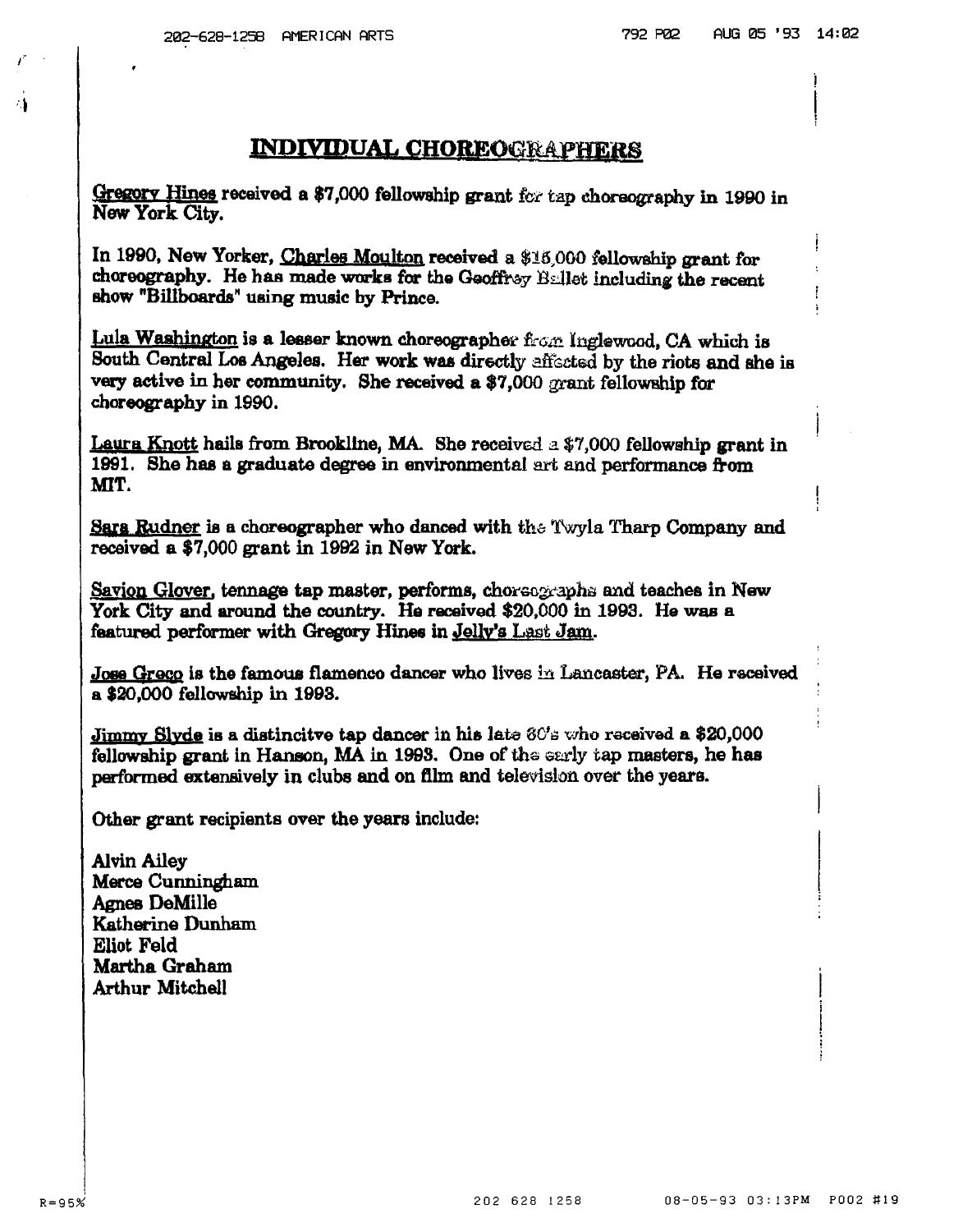$\mathbf{f}$ 

### **INDIVIDUAL PLAYWRIGHTS**

Playwrights who have received NEA Theater Program fellowships include:

David Henry Hwang - M. Butterfly A.R. Gurney - The Dining Room Tony Kushner - Angels in America (Pulitzer Prize) Wendy Wasserstein - The Heidi Chronicles: The Sisters Rosenweig (Pulitzer Prize) Lanford Wilson - Talley's Folly, The Fifth of July (Pulitzer Prize)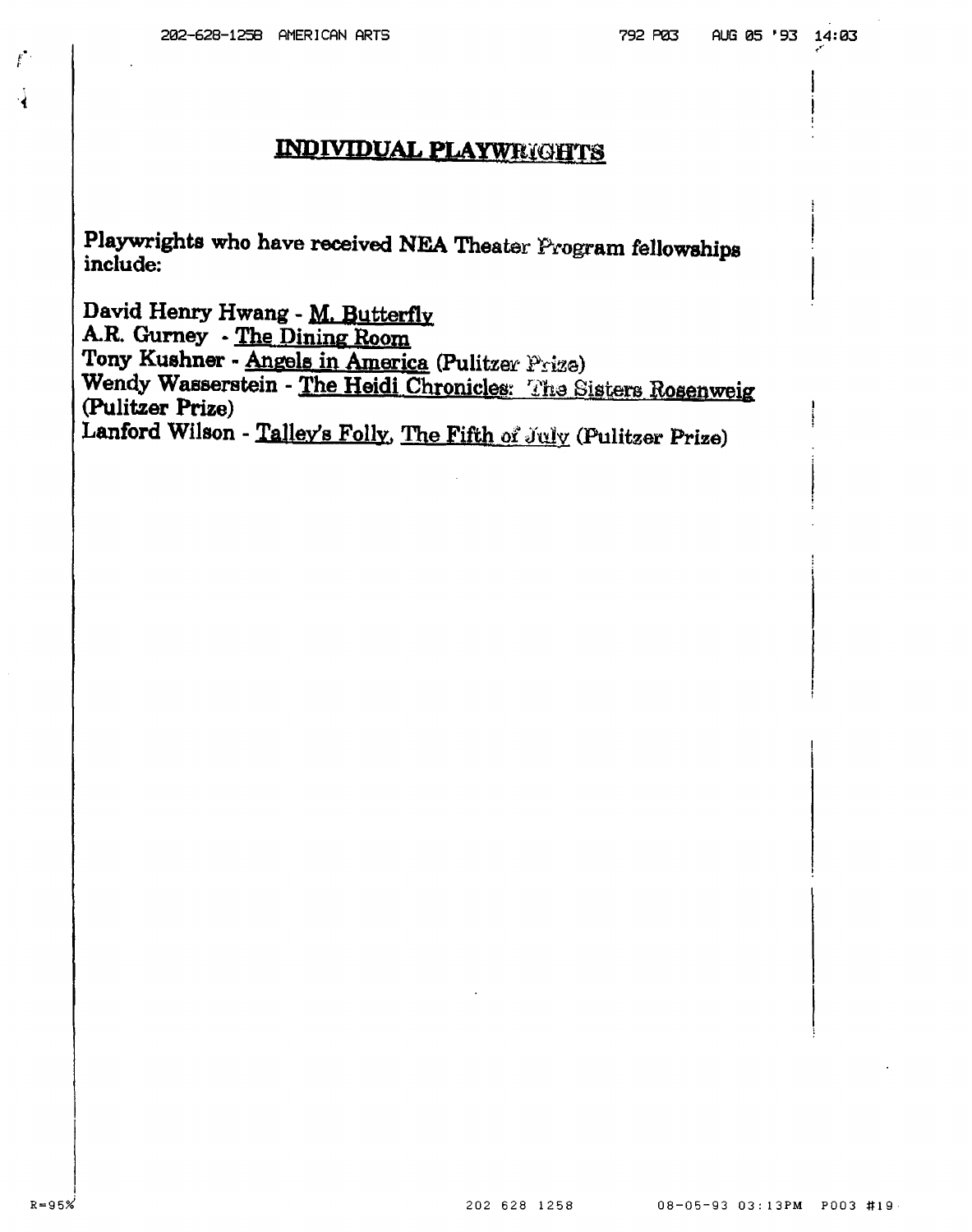$\mathcal{E}$ 

#### MEET THE COMPOSER COMMISSJONINg PROGRAM IN PARTNERSHIP WITH THE NEA

Composers who received commissions include:

John Corigliano from New York, NY will write a guitar concerto for soloist Sharon Isbin.

Oliver Lake from Montclair, NJ will write a work for chamber ensemble with Mario Davidovsky and Mary Wright.

Julius Hemphill of New York, NY will compose a historical drama, A Bitter Glory, set on a plantation in the  $1840's$ .

Ellen Fullman will write a work for her creation, the Long String Instrument and the Deep Listening Band.

Jacob Druckman from Milford, CT will compose a piano concerto for world famous soloist Emanuel Ax.

Tina Marsh from Austin, TX and Walter Thompson from New York, NY will write works for big band.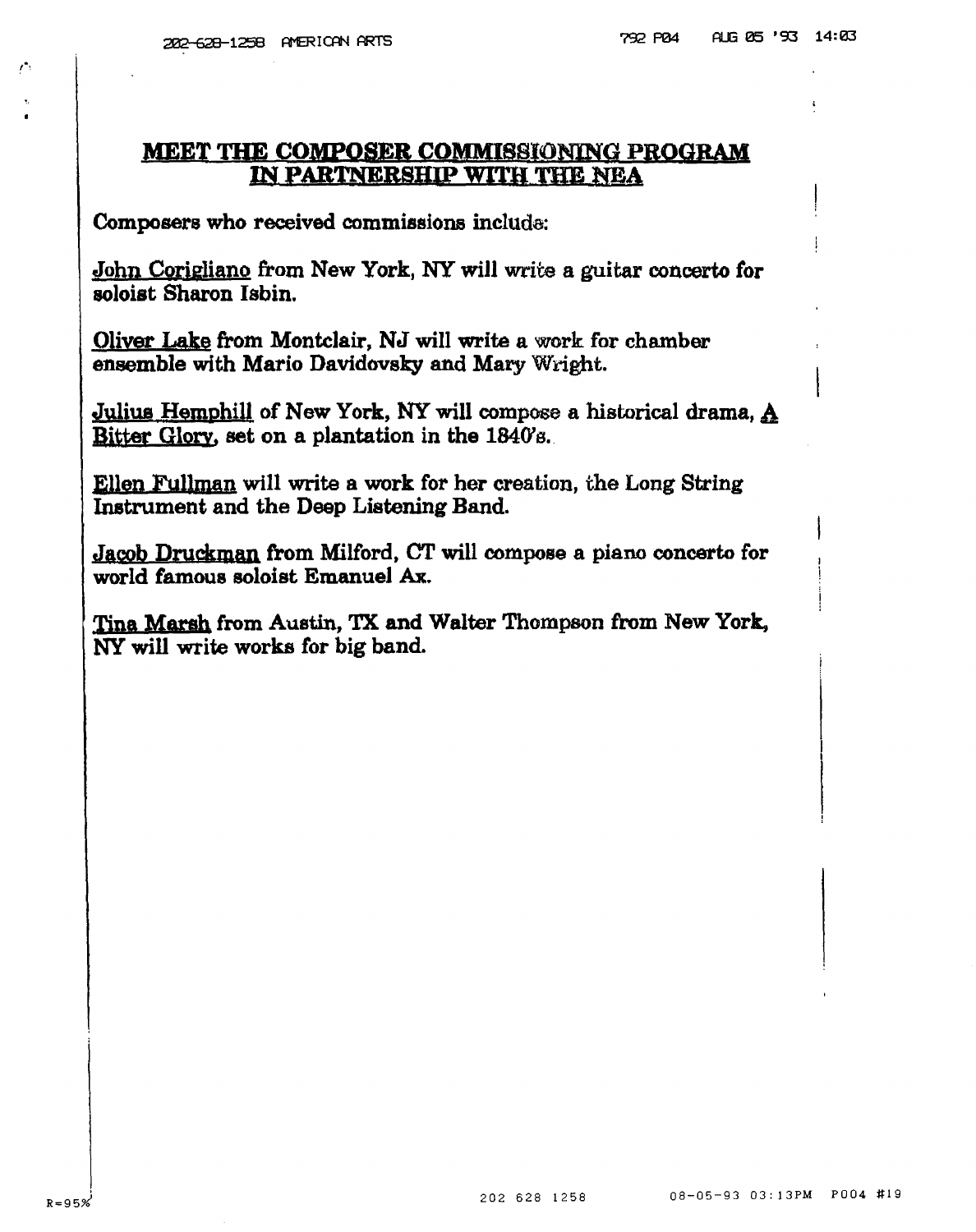# INDIVIDUAL VISUAL ARTISTS

Visual artists who have received NEA fellowships include:

Jennifer Bartlett Harry Callahan Gene Davis **Richard Estes** Phillip Pearlstein Garry Winogrand Chuck Close

'

 $\mathcal{P}^{\bullet}$